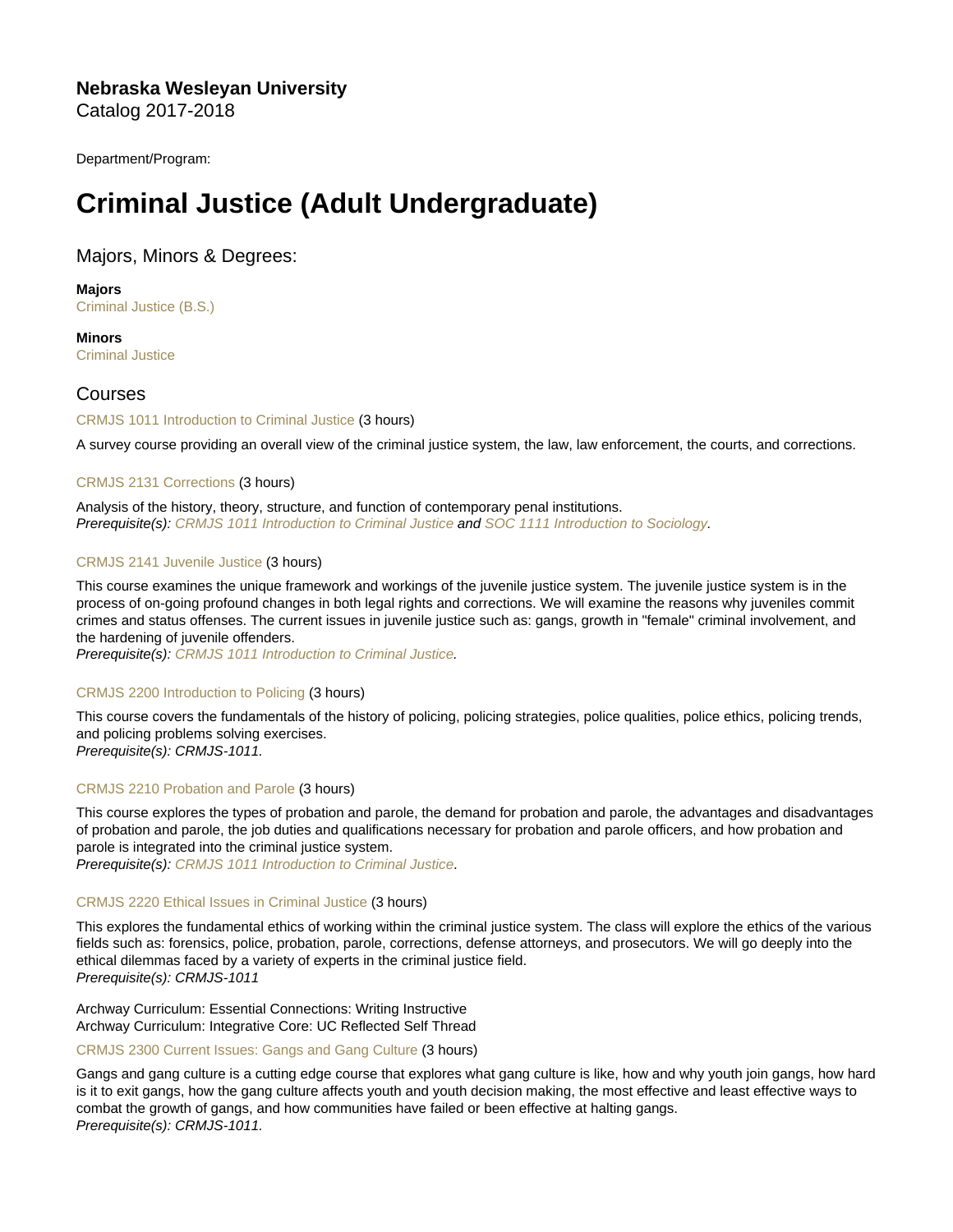## [CRMJS 2310 Current Issues: White Collar Crime](https://catalog.nebrwesleyan.edu/node/319922) (3 hours)

White Collar Crime studies the varied and complex nature of white collar crimes and white collar criminals. The course examines the criminological explanations for white collar crime. The students will get the opportunity to talk with individuals who have committed white collar crimes. The course reviews the various kinds of white collar crime and the role of technology in white collar crimes.

Prerequisite(s): CRMJS-1011.

#### [CRMJS 2320 Current Issues: Cyber-Crime](https://catalog.nebrwesleyan.edu/node/319923) (3 hours)

This course explores the explosion of cyber-crime and the challenges of policing cyber-crime. This course examines the profile of cyber-criminals and studies the criminology of cyber-crime. Prerequisite(s): [CRMJS 1011 Introduction to Criminal Justice.](https://catalog.nebrwesleyan.edu/cc/2017-2018/course/318433)

[CRMJS 2330 Current Issues: Terrorism](https://catalog.nebrwesleyan.edu/node/319924) (3 hours)

This course explores the international and national use of terrorism by various deviant groups. The course examines the profile and motivations of terrorists and terrorism. The course looks deeply into the ways law enforcement on the national and international level seeks to combat terrorism. The course examines specific terrorist acts to better understand the governmental body's strategies, and to determine if the governmental body was successful at suppressing future terrorist's acts. Prerequisite(s): [CRMJS 1011 Introduction to Criminal Justice.](https://catalog.nebrwesleyan.edu/cc/2017-2018/course/318433)

#### [CRMJS 2340 Current Issues: Threat Assessment](https://catalog.nebrwesleyan.edu/node/319925) (3 hours)

This course explores victim risk analysis and threat assessments from the victim's points of view and police's point of view. Victim risk analysis and threat assessment allow police and security officials to develop strategies and tactical plans. We will explore where the police and security officials have been effective and not effective in assessing risk. Prerequisite(s): [CRMJS 1011 Introduction to Criminal Justice.](https://catalog.nebrwesleyan.edu/cc/2017-2018/course/318433)

#### [CRMJS 3151 Criminology](https://catalog.nebrwesleyan.edu/node/318439) (3 hours)

An examination of contemporary problems in crime and delinquency with emphasis upon the theories of deviant behavior and correction.

Prerequisite(s): CRMJS-1011 and SOC-1111.

#### [CRMJS 3200 Community Policing](https://catalog.nebrwesleyan.edu/node/319926) (3 hours)

This course explores the trend in modern police forces to go toward the Community Police model and the Problem-Oriented-Police model. The course explores the changing dynamics of the police officers' duties and the changing dynamics of what it means to be an effective police officer.

Prerequisite(s): CRMJS-1011

## [CRMJS 3210 Advanced Criminal Law Case Analysis](https://catalog.nebrwesleyan.edu/node/319927) (3 hours)

Advanced Criminal Law Case Analysis is an exciting and an in-depth study of criminal procedures and criminal law. The students will gain a thorough knowledge of criminal procedures and an outstanding ability to analyze cases. The students will be better trained in the law than most criminal justice professionals after taking this course. Prerequisite(s): [CRMJS 1011 Introduction to Criminal Justice](https://catalog.nebrwesleyan.edu/cc/2017-2018/course/318433)

#### Archway Curriculum: Essential Connections: Writing Instructive

#### [CRMJS 3300 Research Methods](https://catalog.nebrwesleyan.edu/node/319909) (3 hours)

The purpose of this course is to provide an introduction to the research process in the social sciences and, in particular, in the study of criminal justice. This course will focus on the basic principles of quantitative and qualitative research. Basic concepts such as topic selection, research design, sampling, methodology selection, interpretation of data and application of research findings will be considered.

Prerequisite(s): CRMJS-1011, SOC-1111, and [MATH 1300 Statistics](https://catalog.nebrwesleyan.edu/cc/2021-2022/course/359781) or [BUSAD 2100 Business and Economic Statistics.](https://catalog.nebrwesleyan.edu/cc/2021-2022/course/359620)

# [CRMJS 4800 Field Experience](https://catalog.nebrwesleyan.edu/node/319982) (1 hour)

The most exciting part of criminal justice is taking our learnings and applying our learnings to "real-world" experiences. We will provide an exciting opportunity to teach in the prison or an exciting opportunity to job shadow criminal justice professionals. Prerequisite(s): [CRMJS 1011 Introduction to Criminal Justice.](https://catalog.nebrwesleyan.edu/cc/2017-2018/course/318433)

[CRMJS 4920 Capstone](https://catalog.nebrwesleyan.edu/node/319929) (2 hours)